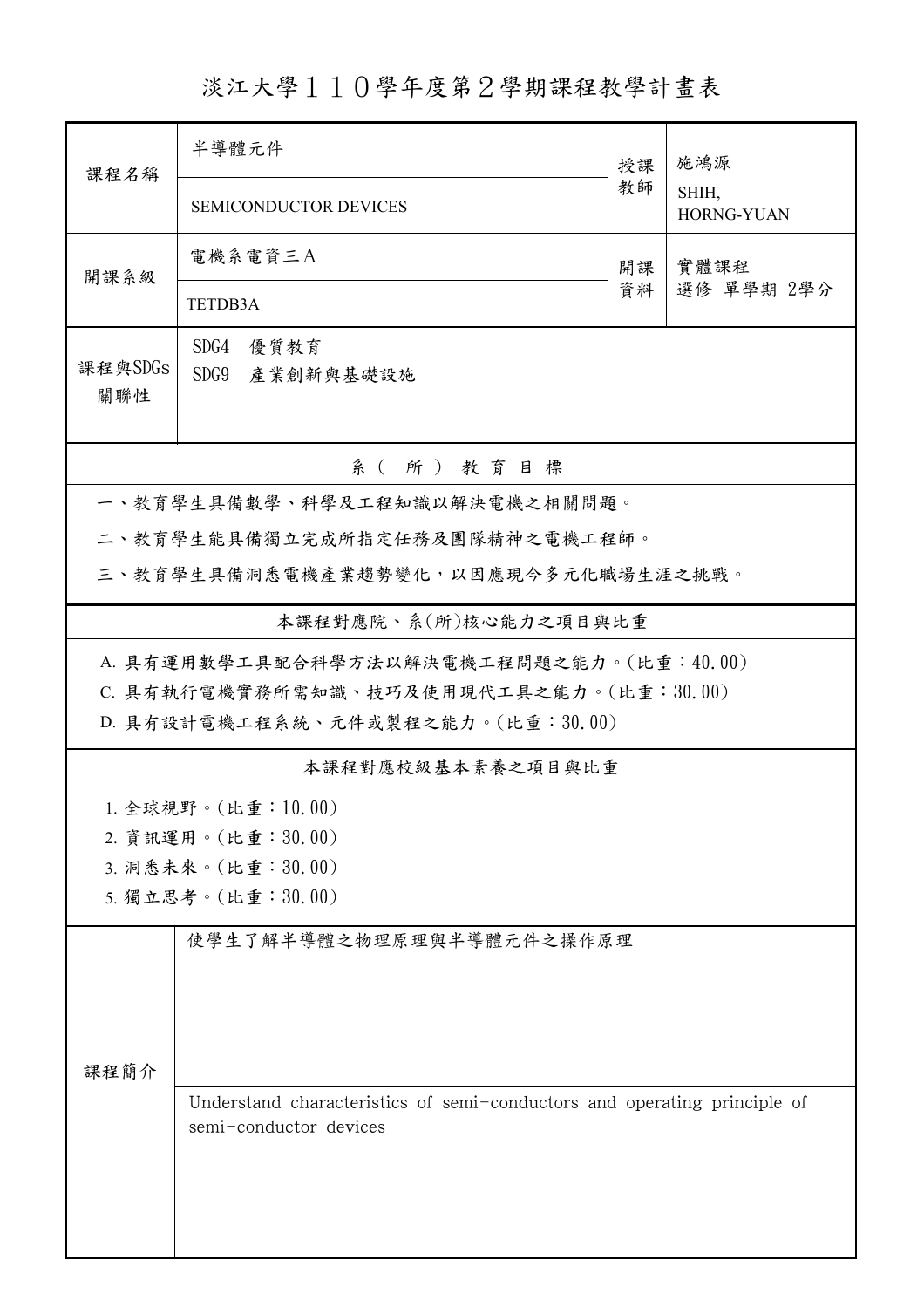## 本課程教學目標與認知、情意、技能目標之對應

將課程教學目標分別對應「認知(Cognitive)」、「情意(Affective)」與「技能(Psychomotor)」 的各目標類型。

一、認知(Cognitive):著重在該科目的事實、概念、程序、後設認知等各類知識之學習。

二、情意(Affective):著重在該科目的興趣、倫理、態度、信念、價值觀等之學習。

三、技能(Psychomotor):著重在該科目的肢體動作或技術操作之學習。

| 序<br>號         | 教學目標(中文)                   |                                                          |                | 教學目標(英文)                                                            |            |  |  |  |  |
|----------------|----------------------------|----------------------------------------------------------|----------------|---------------------------------------------------------------------|------------|--|--|--|--|
| 1              | 了解非平衡半導體過量載子的特性            |                                                          | semiconductors | Understand nonequilibrium excess carriers in                        |            |  |  |  |  |
| $\overline{2}$ | 了解PN接面之特性                  |                                                          |                | Understand the pn junction                                          |            |  |  |  |  |
| 3              | 了解PN接面二極體之操作原理與<br>特性      |                                                          |                | Understand the pn junction diode                                    |            |  |  |  |  |
| $\overline{4}$ | 了解金屬-半導體接面與半導體異<br>質接面     |                                                          |                | Understand Metal-Semiconductor and Semiconductor<br>Heterojunctions |            |  |  |  |  |
|                |                            |                                                          |                | 教學目標之目標類型、核心能力、基本素養教學方法與評量方式                                        |            |  |  |  |  |
| 序號             | 目標類型                       | 院、系 $(\text{m})$<br>核心能力                                 | 校級<br>基本素養     | 教學方法                                                                | 評量方式       |  |  |  |  |
| 1              | 認知                         | <b>ACD</b>                                               | 25             | 講述                                                                  | 討論(含課堂、線上) |  |  |  |  |
| 2              | 認知                         | <b>ACD</b>                                               | 25             | 講述                                                                  | 討論(含課堂、線上) |  |  |  |  |
| 3              | 認知                         | <b>ACD</b>                                               | 25             | 講述                                                                  | 討論(含課堂、線上) |  |  |  |  |
| 4              | 認知                         | <b>ACD</b>                                               | 1235           | 講述                                                                  | 討論(含課堂、線上) |  |  |  |  |
|                | 授課進度表                      |                                                          |                |                                                                     |            |  |  |  |  |
| 週次             | 日期起訖                       |                                                          |                | 內 容 (Subject/Topics)                                                | 備註         |  |  |  |  |
| $\mathbf{1}$   | $111/02/21$ ~<br>111/02/25 | Non-equilibrium Excess Carriers in Semiconductors<br>(1) |                |                                                                     |            |  |  |  |  |
| 2              | $111/02/28$ ~<br>111/03/04 | Non-equilibrium Excess Carriers in Semiconductors<br>(2) |                |                                                                     |            |  |  |  |  |
| 3              | $111/03/07$ ~<br>111/03/11 | Non-equilibrium Excess Carriers in Semiconductors<br>(3) |                |                                                                     |            |  |  |  |  |
| 4              | $111/03/14$ ~<br>111/03/18 | The pn Junction $(1)$                                    |                |                                                                     |            |  |  |  |  |
| 5              | $111/03/21$ ~<br>111/03/25 | The pn Junction $(2)$                                    |                |                                                                     |            |  |  |  |  |
| 6              | $111/03/28$ ~<br>111/04/01 | The pn Junction $(3)$                                    |                |                                                                     |            |  |  |  |  |
| 7              | $111/04/04$ ~<br>111/04/08 | The pn Junction Diode (1)                                |                |                                                                     |            |  |  |  |  |
| 8              | $111/04/11$ ~<br>111/04/15 | The pn Junction Diode (2)                                |                |                                                                     |            |  |  |  |  |
|                |                            |                                                          |                |                                                                     |            |  |  |  |  |